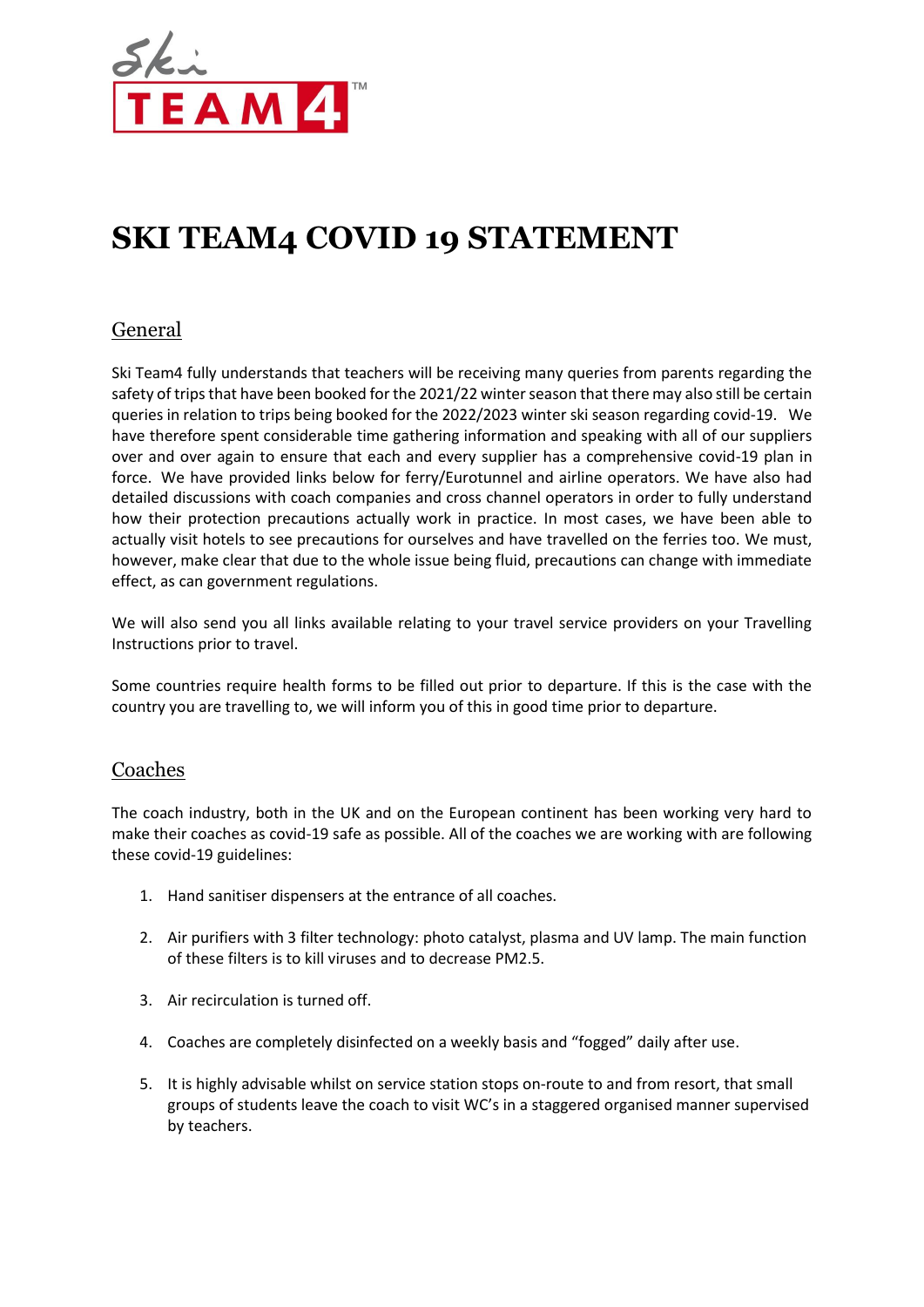## Ferries/Eurotunnel

- 1. Early and staggered boarding and disembarkation (the latter being extremely important to avoid a "rush" to get to cars/coaches) to reduce congestion. Reduced capacity on board to better enable social distancing.
- 2. Hand sanitizers that are regularly refilled all over the ships. Hand washing facilities in good working order.
- 3. Enhanced cleaning on board with particular focus on areas that are frequently touched such as switches, table tops, railings and similar.
- 4. Only wrapped food items available for purchase onboard.
- 5. Ship's air circulation system will be on 100% fresh air where possible.
- 6. Social distancing markings on floors, in particular in self service restaurant areas and for disembarkation.
- 7. Plexiglas in place at tills and information desks.
- 8. On Eurotunnel, all passengers should stay on the coach so that no-one comes in contact with other passengers and do not necessarily break the travel bubble.

## Flying

Airports have imposed guidelines which are very similar in both the UK and in continental Europe. This includes, of course, wearing facemasks at all times in the airport, social distancing floor markings in all relevant areas such as in security, boarding the aircraft and going through passport control upon arrival in the destination airport and back in the UK. Toilet facilities have been adapted to ensure distancing and hand gel is available in multiple areas.

Airlines generally ensure that social distancing is adhered to whilst boarding the plane and also whilst disembarking. Facemasks must be worn during the whole duration of the flight.

All modern aircraft are fitted with HEPA filters, the same as those used in hospitals, replacing cabin air every three to four minutes. The cabin is thoroughly disinfected daily, which provides surface protection from viruses that last for at least 24 hours.

You may find that the use of toilets is restricted to avoid large numbers of passengers standing in the aisles. This helps to avoid close contact between people standing and waiting to use the toilets and people sitting in their seats.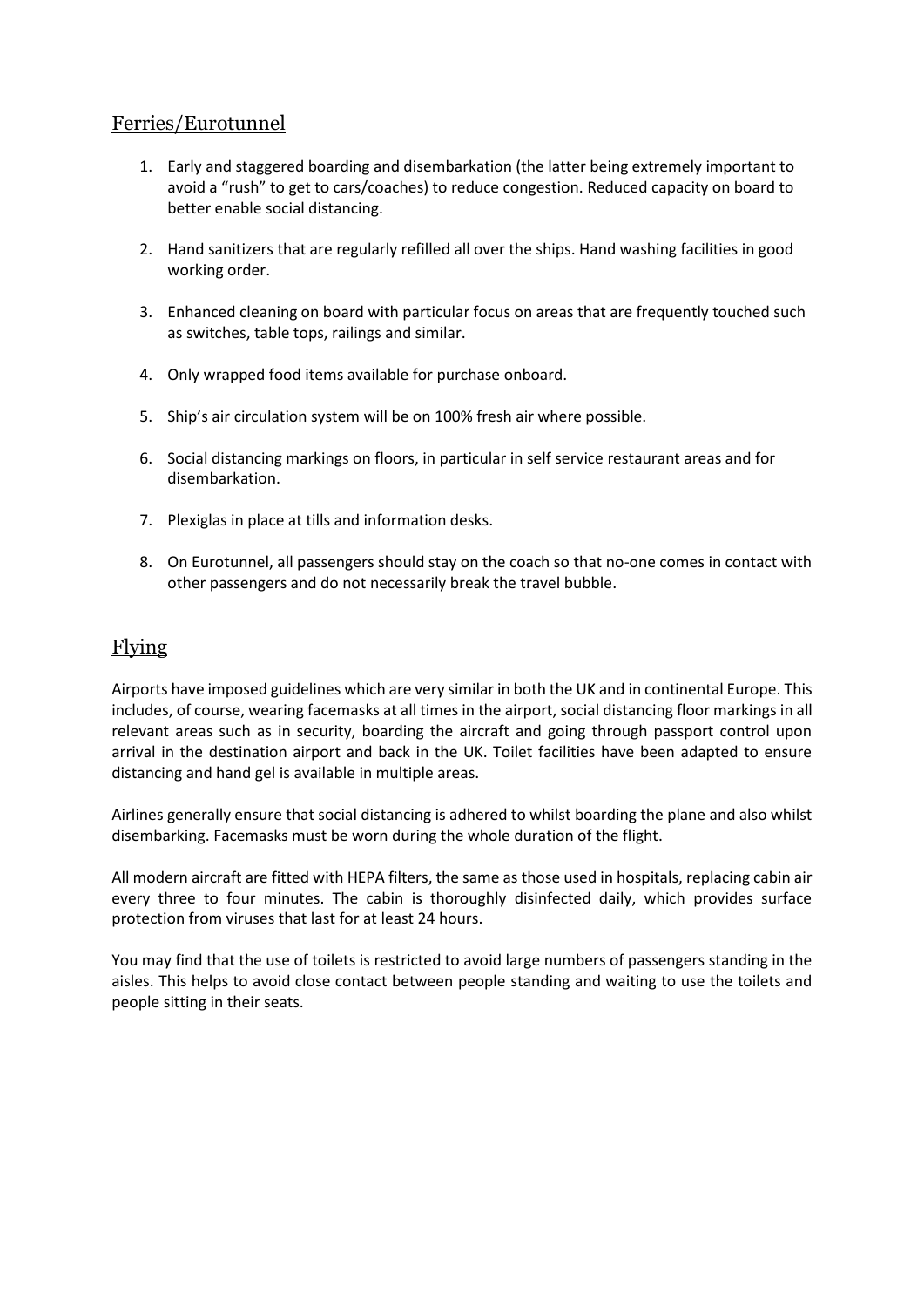# Hotels

- 1. At Facemasks are worn by employees whenever in contact with guests and whilst cleaning and handling food. Facemasks must be worn by guests in all public areas in the hotel and whilst going to and from the dining room.
- 2. Special cleaning protocols in bedrooms and all public areas including disinfection will be strictly adhered to as imposed by the respective governments.
- 3. In larger hotels that accommodate more than one group, groups will be split in to their own areas if possible and meals may be staggered to ensure that there is as little contact as possible with other groups.
- 4. Hand gel will be provided in multiple areas of the building.
- 5. All of the hotels we work with will have received a special covid-19 audit as suggested by the STF to ensure that they are adhering to covid-19 plans.

# Ski Lifts/On the slopes

Overall, it must be pointed out that skiing is an outdoor sport that is proven to be very beneficial for your health. You are outdoors in the fresh mountain air, you are stocking up on vitamin D and you are keeping active.

Although there are so far no government imposed restrictions, lift companies have been self-imposing their own protection arrangements. Almost all of the lift companies we work with were open in summer 2020 and in Austria, all ski areas were open for most of the 2021 winter ski season. These ski areas successfully operated using their own safety guidelines, which have been agreed by the associations of ski lift operators. It should be remembered that skiing is an outdoor sport and there is no or little need to be in close proximity to other skiers whilst on the slopes. The protection guidelines that ski areas are adhering to are as follows:

- 1. Facemasks should be worn on the way to the slopes either by ski bus or using your own ski coach. They must also be worn on lifts.
- 2. Extra attention will be paid to ensure that gondolas are always aired properly during your ascent. Virtually all gondolas have windows and windows will be open.
- 3. Hand sanitizer will be available in all toilet facilities.
- 4. Guests will be informed regarding corona virus precautions with posters in various parts of the ski areas and via announcements on the P.A. systems.
- 5. All lifts will be regularly disinfected.
- 6. All lift company employees will have had detailed training in relation to corona virus safety measures.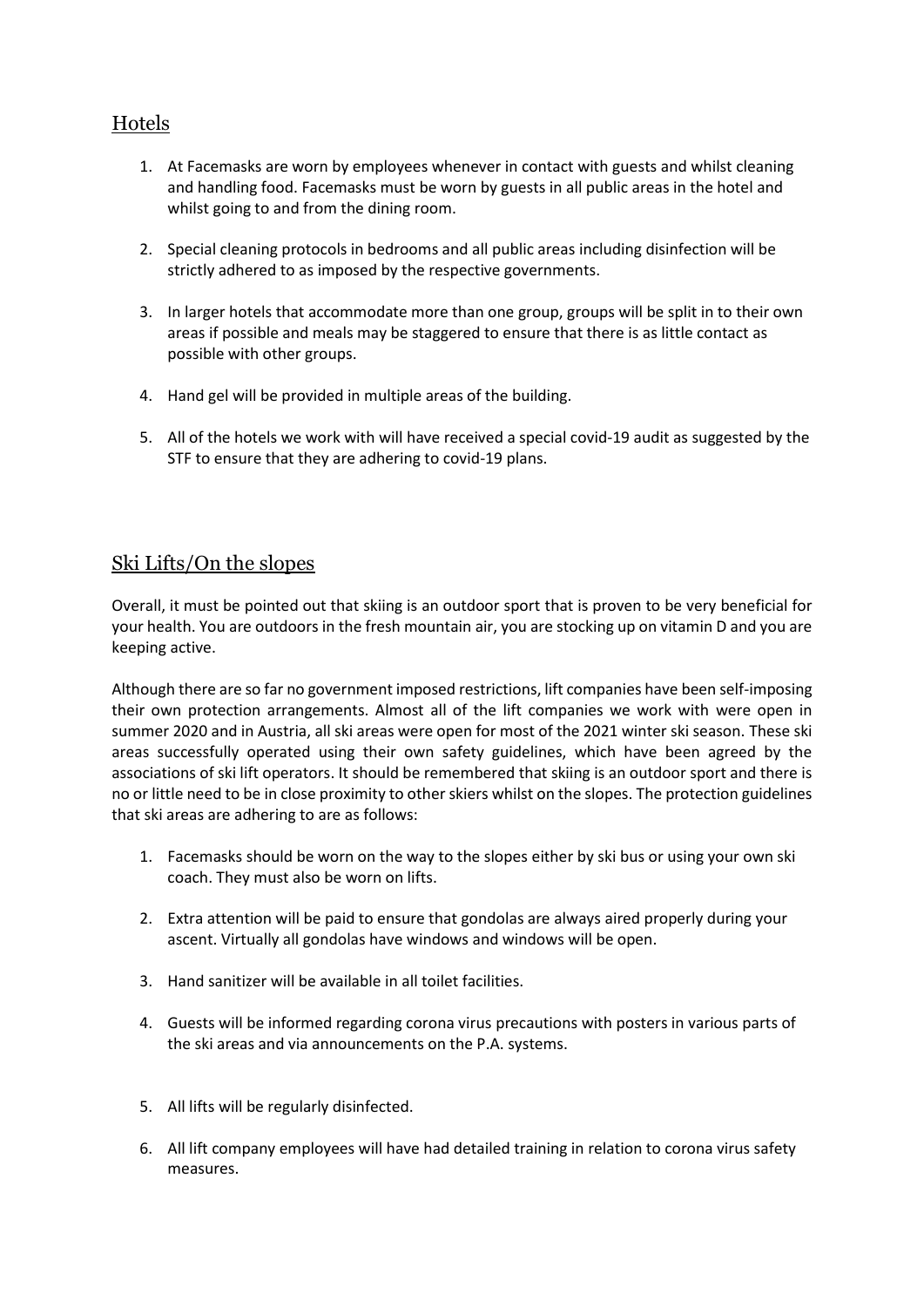7. Each lift company will have one person who has been fully trained, have full responsibility and ensure that all safety measures are fully implemented.

#### Ski Schools

Masks will be worn by all ski school employees in the ski school office.

Clients will need to wear masks in the ski school office.

Hand sanitizers will be available in the office.

#### Ski rental

All equipment will be thoroughly disinfected prior to being issued to clients.

Both customers and ski fitting staff need to wear masks during the ski fit.

Social distancing must be adhered to during the ski fit and arrivals will be staggered to ensure that more than one group is not in the same room at any one time. This will, of course mean that ski fits may take longer than you have been used to in the past.

## Evening entertainment

We strongly advise against organizing any "out of hotel" entertainments during the 2021/2022 ski season. Virtually all locations are used by large numbers of other clients and the risk of getting close to other people is unnecessarily high. This relates particularly to pizza evenings, bowling and swimming pools. We will of course be more than happy to arrange for "in house" entertainments wherever possible.

# Hot lunches on the slopes

Unless hot lunches are provided in one of our doorstep hotels, where we have detailed information about the spaces that lunches will be eaten in, and know that our hoteliers will also ensure that our groups come in to contact with as few other clients as possible, we advise against booking hot lunches on the mountain anywhere.

There is clearly less risk if groups are able to eat packed lunches in their own "bubble" on the coach for example. This is something that our coach companies will be facilitating.

#### Hand sanitiser

Although hand sanitizer is provided in multiple locations, we advise that every student and adult always carries their own sanitizer with them at all times.